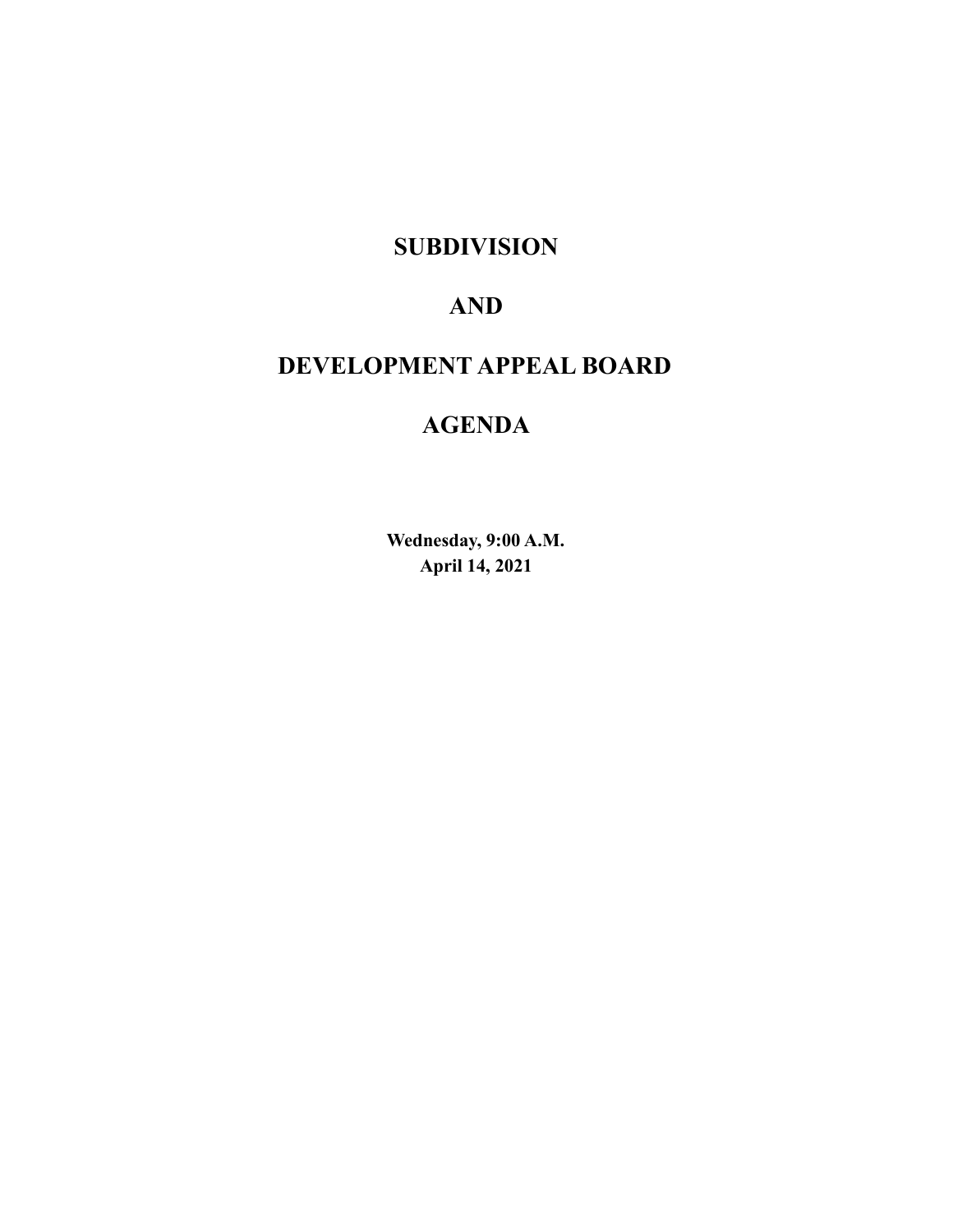| Yard along 91 Street NW<br>$6516 - 91$ Street NW<br>Project No.: 384469668-002<br>10:30 A.M.<br>SDAB-D-21-056<br>$\mathbf{H}$<br>To<br>construct exterior alterations<br>3650 - Westcliff Way SW<br>Project No.: 379875196-002 | NOTE: | Unless otherwise stated, all references to "Section numbers" in this Agenda<br>refer to the authority under the Edmonton Zoning Bylaw 12800. |
|--------------------------------------------------------------------------------------------------------------------------------------------------------------------------------------------------------------------------------|-------|----------------------------------------------------------------------------------------------------------------------------------------------|
|                                                                                                                                                                                                                                |       |                                                                                                                                              |
|                                                                                                                                                                                                                                |       | (Driveway)<br>extension, irregular shape $(3.6m \times 8.0m)$                                                                                |
|                                                                                                                                                                                                                                |       |                                                                                                                                              |
|                                                                                                                                                                                                                                |       | To erect a Fence at 1.85 metres abutting the Front<br>Yard along 66 Avenue NW and the Flanking Side                                          |
| 9:00 A.M.<br>SDAB-D-21-055<br>I                                                                                                                                                                                                |       |                                                                                                                                              |

## **SUBDIVISION AND DEVELOPMENT APPEAL BOARD**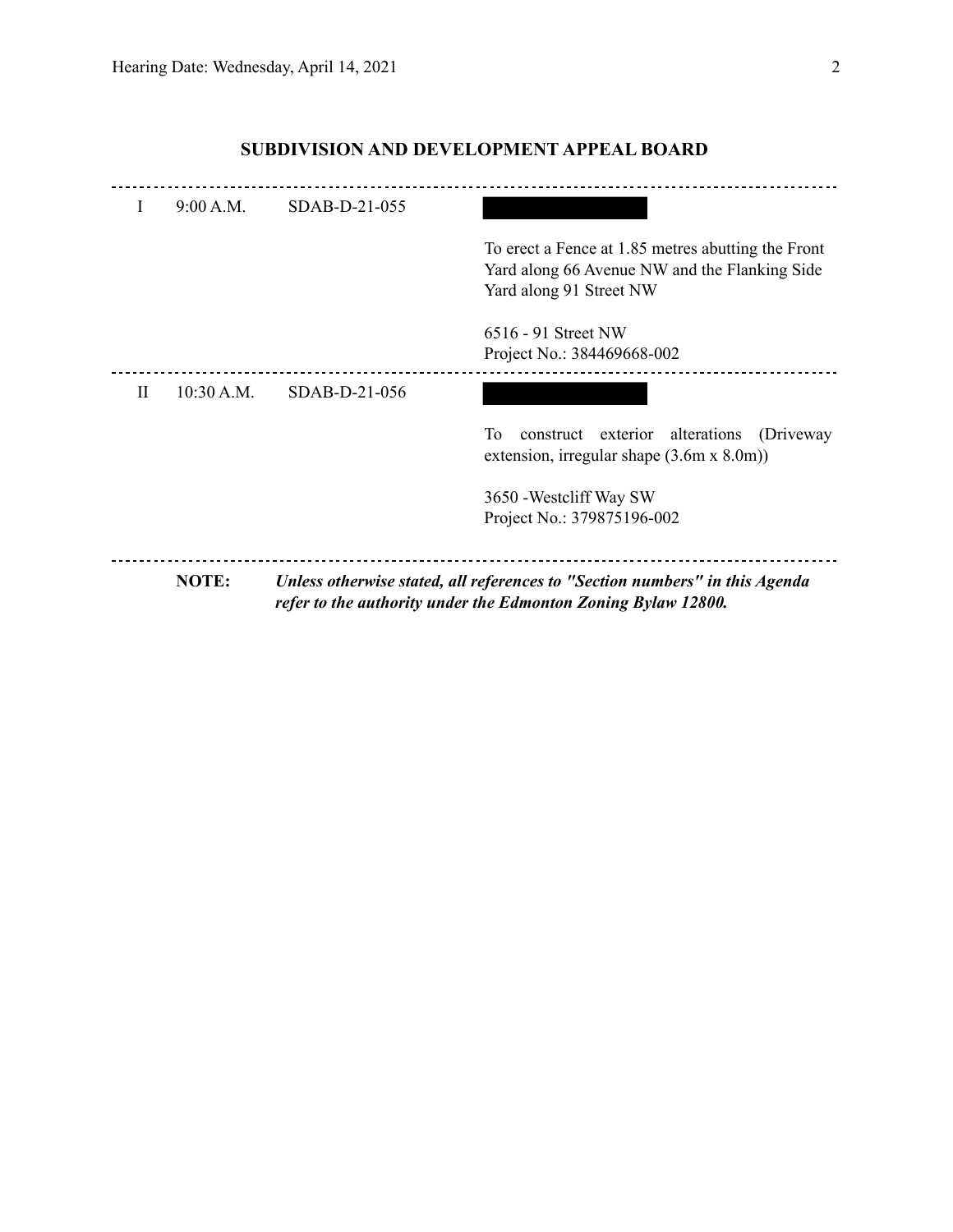| <u>AN AITEACH NOM THE DEN</u> | TOTOTA OT<br>THE DEVELOI MENT                                                                                                      |
|-------------------------------|------------------------------------------------------------------------------------------------------------------------------------|
| <b>APPELLANT:</b>             |                                                                                                                                    |
| <b>APPLICATION NO.:</b>       | 384469668-002                                                                                                                      |
| <b>APPLICATION TO:</b>        | Erect a Fence at 1.85 metres abutting the Front Yard along<br>66 Avenue NW and the Flanking Side Yard along 91<br><b>Street NW</b> |
| <b>DECISION OF THE</b>        |                                                                                                                                    |
| DEVELOPMENT AUTHORITY:        | Approved with Conditions                                                                                                           |
| <b>DECISION DATE:</b>         | February 16, 2021                                                                                                                  |
| <b>DATE OF APPEAL:</b>        | March 16, 2021                                                                                                                     |
| NOTIFICATION PERIOD:          | February 23, 2021 through March 16, 2021                                                                                           |
| <b>RESPONDENT:</b>            |                                                                                                                                    |
| MUNICIPAL DESCRIPTION         |                                                                                                                                    |
| OF SUBJECT PROPERTY:          | 6516 - 91 Street NW                                                                                                                |
| <b>LEGAL DESCRIPTION:</b>     | Plan 6045HW Blk 12 Lot 17                                                                                                          |
| ZONE:                         | (RF1) Single Detached Residential Zone                                                                                             |
| <b>OVERLAY:</b>               | Mature Neighbourhood Overlay                                                                                                       |
| <b>STATUTORY PLAN:</b>        | N/A                                                                                                                                |
|                               |                                                                                                                                    |

## AN APPEAL FROM THE DECISION OF THE DEVELOPMENT OFFICER

## *Grounds for Appeal*

The Appellant provided the following reasons for appealing the decision of the Development Authority: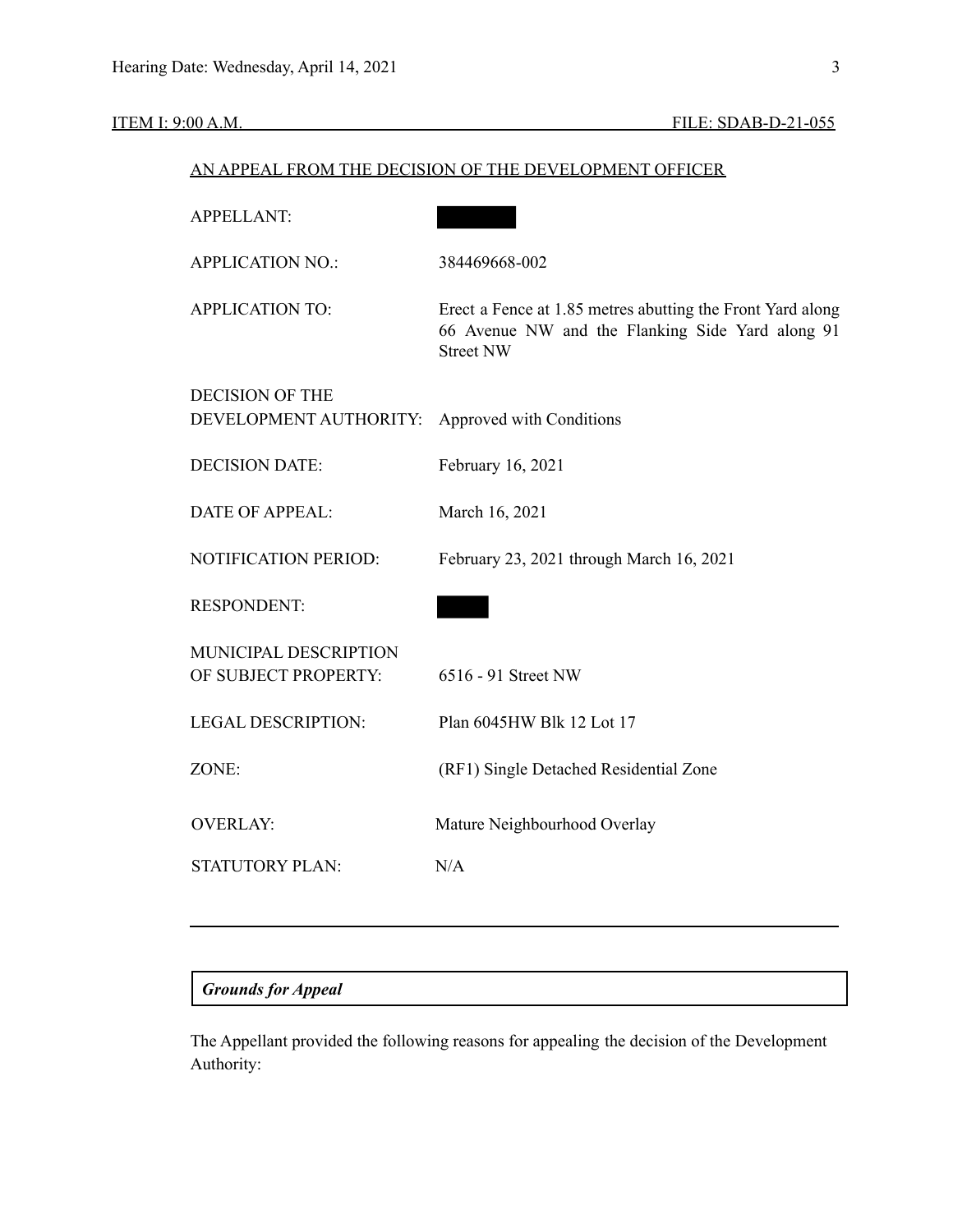I am a neighbor of the house 6516-91 street and would like to express my concerns for the appeal of the fence bylaw for this property. The 6-foot-tall fence surrounding the entire property is a concern to me and my neighbors (we have had many discussions) for the following reasons:

-The neighborhood of Hazeldean is now considered to be an infill neighborhood and many new houses are going up. These houses and their fencing should be designed to complement the neighborhood. This fence does not. The fence has multiple beware of dog, keep out and video cameras in use signs. The home owner has never made any attempt to speak with any of the neighbors and neighborly connections are deterred by this fence.

-If this fence is allowed to stay as built, it will set a precedent for others who wish to build the same tall fences surrounding their entire yard. This does not contribute to the healthy walking communities that the City of Edmonton wants to create. There are no other fences on this street, let alone a 6 foot one. This owner should be held to abide by City Bylaws.

-Our street is one that many use as a walking location, it is close to the ravine and we have a fair bit of foot traffic. This fence is right against the sidewalk and presents as an ominous wall for everyone walking down the street.

-The front face of the house at 6516 91 street is facing a City green space. All those that use the green space are met with a great wall of fence. Should the City allow 6-foot fences adjoining green spaces?

-This fence was constructed in fall of 2019. I reported this fence height to 311 at that time. I question why it is March 2021 and this permit is just now coming to light.

-The garage on this property is also next to the fence. If the home owner is parked on the garage pad or in the garage, the fence blocks the view for the driver of any cars on the street or pedestrians on the sidewalk. It poses a danger to others.

-The fence prevents the home owner from actually seeing the sidewalk from the house. This home owner did not maintain the sidewalk free of snow during this winter. There were reports regarding this to 311. If the home owner could see the sidewalk, perhaps they would show greater time and consideration to keeping it clean and safe for the many pedestrians who use it.

-As the fence is 6 feet tall and the sidewalks are not kept clean, the fence blocked the sunlight from reaching the snow and ice and helping to melt it. It freezes over night and becomes one block of ice that does not melt. Members of my house have slipped multiple times on this danger partially created by the fence and the home owner.

-The house at 6516-91 street is a corner lot. The fence runs along both street fronts of this lot, effectively blocking the view for cars that are turning onto the street or avenue. It also blocks the view for pedestrians seeing vehicles as they are crossing the street.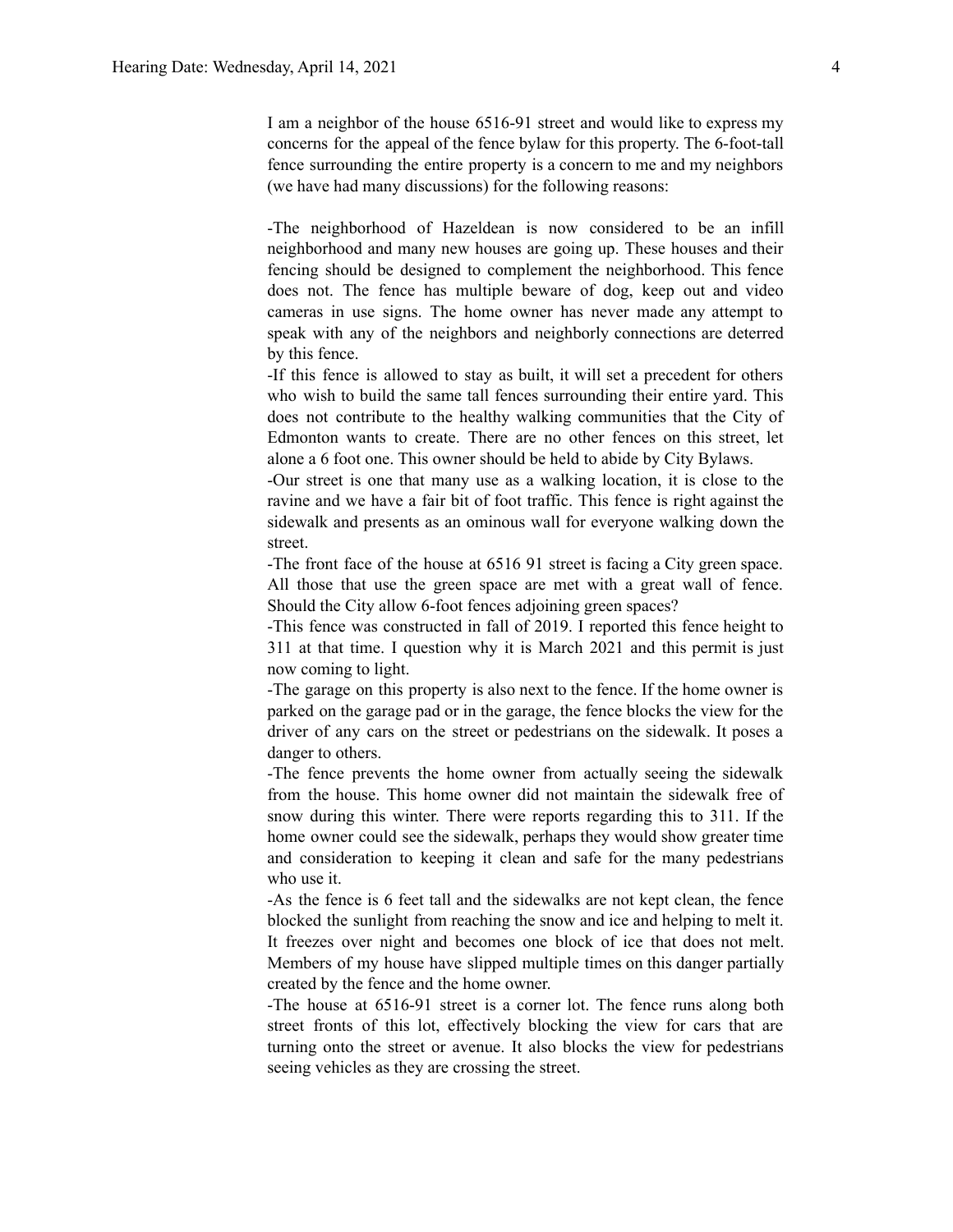## *General Matters*

## **Appeal Information:**

The *Municipal Government Act*, RSA 2000, c M-26 states the following:

#### **Grounds for Appeal**

**685(1)** If a development authority

- (a) fails or refuses to issue a development permit to a person,
- (b) issues a development permit subject to conditions, or
- (c) issues an order under section 645,

the person applying for the permit or affected by the order under section 645 may appeal to the subdivision and development appeal board.

**(2)** In addition to an applicant under subsection (1), any person affected by an order, decision or development permit made or issued by a development authority may appeal to the subdivision and development appeal board.

## **Appeals**

**686(1)** A development appeal to a subdivision and development appeal board is commenced by filing a notice of the appeal, containing reasons, with the board,

- (a) in the case of an appeal made by a person referred to in section 685(1)
	- (i) with respect to an application for a development permit,
		- (A) within 21 days after the date on which the written decision is given under section 642, or
		- (B) if no decision is made with respect to the application within the 40-day period, or within any extension of that period under section 684, within 21 days after the date the period or extension expires,
		- or
		- (ii) with respect to an order under section 645, within 21 days after the date on which the order is made, or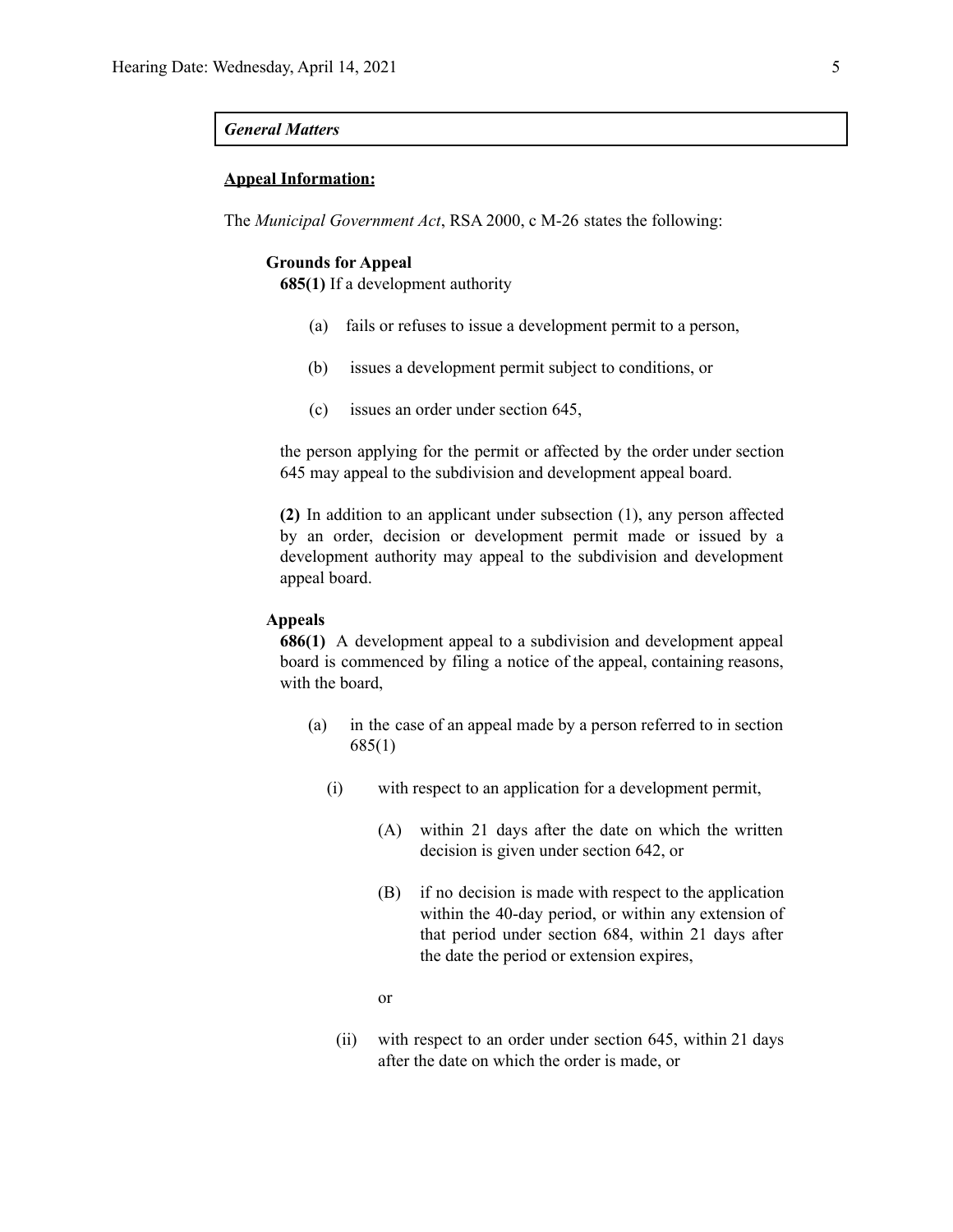(b) in the case of an appeal made by a person referred to in section 685(2), within 21 days after the date on which the notice of the issuance of the permit was given in accordance with the land use bylaw.

## **Hearing and Decision**

**687(3)** In determining an appeal, the subdivision and development appeal board

…

- (a.1) must comply with the land use policies;
- (a.2) subject to section 638, must comply with any applicable statutory plans;
- (a.3) subject to clause (d), must comply with any land use bylaw in effect;
- (a.4) must comply with the applicable requirements of the regulations under the *Gaming, Liquor and Cannabis Act* respecting the location of premises described in a cannabis licence and distances between those premises and other premises;
	- …
	- (c) may confirm, revoke or vary the order, decision or development permit or any condition attached to any of them or make or substitute an order, decision or permit of its own;
	- (d) may make an order or decision or issue or confirm the issue of a development permit even though the proposed development does not comply with the land use bylaw if, in its opinion,
		- (i) the proposed development would not
			- (A) unduly interfere with the amenities of the neighbourhood, or
			- (B) materially interfere with or affect the use, enjoyment or value of neighbouring parcels of land,

and

(ii) the proposed development conforms with the use prescribed for that land or building in the land use bylaw.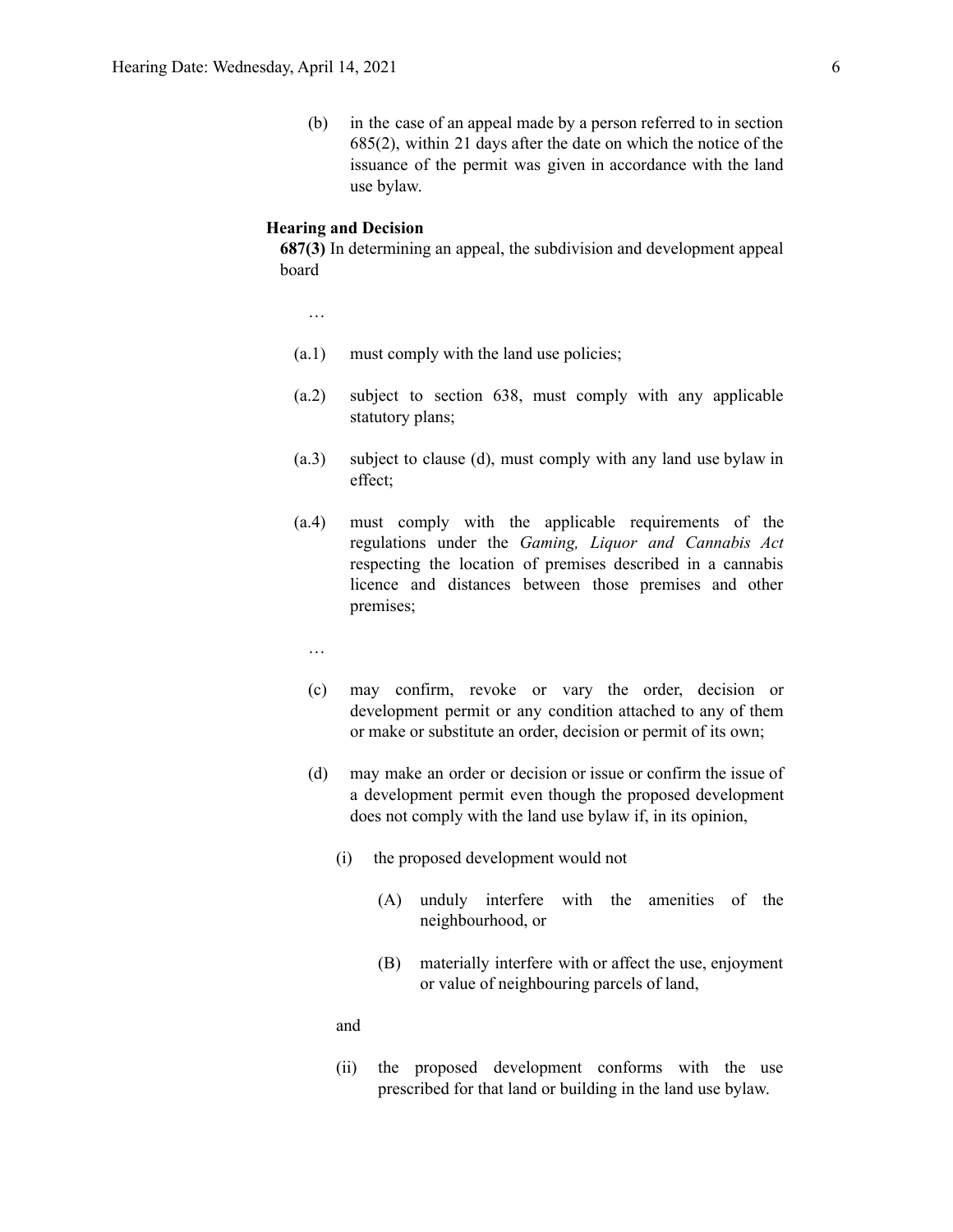## **General Provisions from the** *Edmonton Zoning Bylaw:*

Under section 110.2(7), **Single Detached Housing** is a **Permitted Use** in the **(RF1) Single Detached Residential Zone**.

Under section 6.1, **Accessory** means "when used to describe a Use or building, a Use or building naturally or normally incidental, subordinate, and devoted to the principal Use or building, and located on the same lot or Site."

Under section 6.1, **Fence** means "a structure constructed at ground level, used to prevent or restrict passage, provide visual screening, noise attenuation, Landscaping, or to mark a boundary."

Under section 6.1, **Height** means "a vertical distance between two points."

Under section 6.1, **Front Yard** means:

the portion of a Site abutting the Front Lot Line extending across the full width of the Site, situated between the Front Lot Line and the nearest wall of the principal building, not including projections.



Under section 6.1, **Side Yard** means:

that portion of a Site abutting a Side Lot Line extending from the Front Yard to the Rear Yard. The Side Yard is situated between the Side Lot Line and the nearest wall of principal building, not including projections.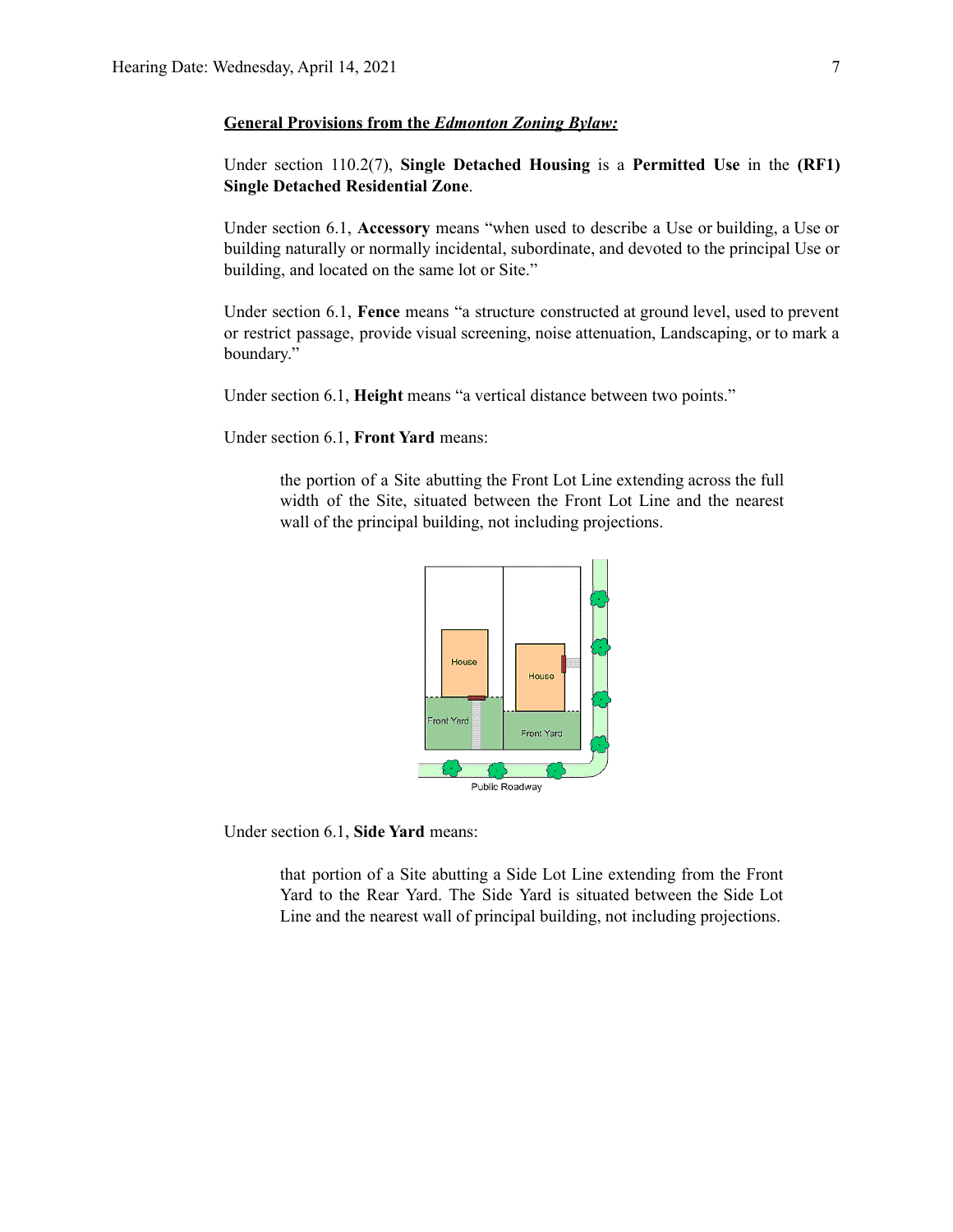

Section 110.1 states that the **General Purpose** of the **(RF1) Single Detached Residential Zone** is "to provide for Single Detached Housing while allowing other forms of small scale housing in the form of Secondary Suites, Garden Suites, Semi-detached Housing and Duplex Housing.

Section 814.1 states that the **General Purpose** of the **Mature Neighbourhood Overlay** is:

to regulate residential development in Edmonton's mature residential neighbourhoods, while responding to the context of surrounding development, maintaining the pedestrian-oriented design of the streetscape, and to provide an opportunity for consultation by gathering input from affected parties on the impact of a proposed variance to the Overlay regulations.

*Fences, Walls, Gates, and Privacy Screening in Residential Zones*

Section 49.1 states the following with respect to *Fences, walls and gates*:

- a. The regulations contained within Section 49.1 of this Bylaw apply to:
	- i. the Height of the material used in the construction of a Fence, wall, or gate, such as but not limited to boards, panels, masonry, ornamental iron, and chain link, plus any additional elements used for screening, such as, but not limited to, lattice.
- b. Notwithstanding subsection 49(1)(a), the regulations for Fences, walls, and gates contained within this Section do not apply to the Height of the posts or other supporting material used to anchor the Fence, wall, or gate.
- c. The Height of a Fence, wall, or gate shall be measured from the general ground level 0.5 m back from the property line of the Site on which the Fence, wall, or gate is to be constructed.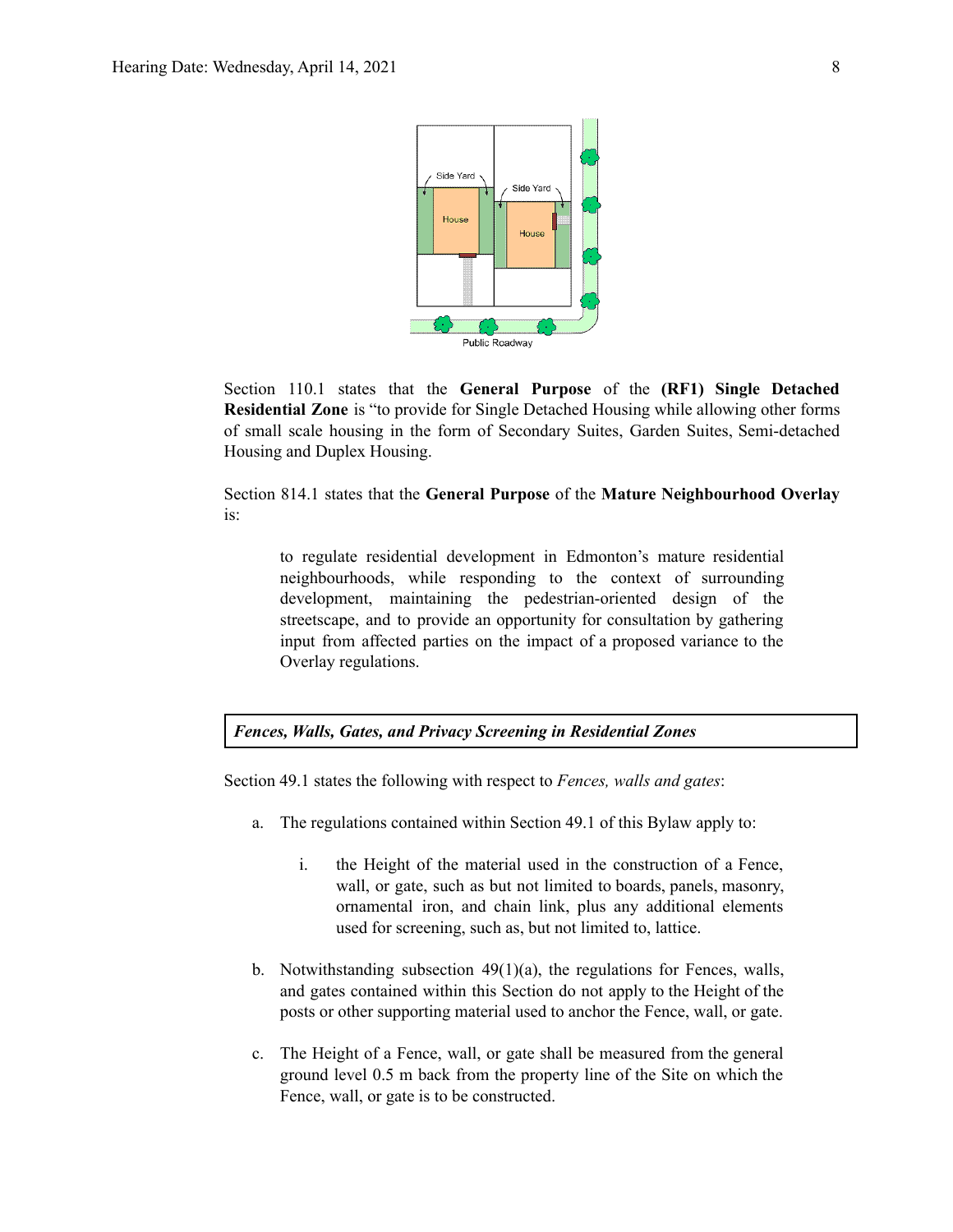- d. On an Interior Site, the Height of a Fence, wall, or gate shall not exceed:
	- i. 1.2 m for the portion of the Fence, wall, or gate constructed in the Front Yard, and
	- ii. 1.85 m in all other Yards.
- **e. On a Corner Site, the Height of a Fence, wall, or gate shall not exceed:**
	- **i. 1.2 m for the portion of the Fence, wall, or gate constructed in the Front Yard,**
	- **ii. 1.2 m for the portion of the Fence, wall, or gate situated between the flanking Side Lot Line and the foremost side Façade of the principal structure, and extending from the Front Lot Line to the Rear Lot Line, and**
	- iii. 1.85 m in all other Yards.
- **f. In the case where the permitted Height of a Fence, wall, or gate is 1.2 m, the Development Officer may vary the Height of the Fence, wall, or gate to a maximum of 1.85 m, in order to provide additional screening from public roadways or incompatible adjacent Uses,**
- g. In the case where the permitted Height of a Fence, wall, or gate is 1.85 m, the Development Officer may vary the Height of the Fence, wall, or gate to a maximum of 2.44 m, in order to provide additional screening from public roadways or incompatible adjacent Uses,
- h. Notwithstanding subsection 49.1(f) and subsection 49.1(g) of this Bylaw, in the case of Double Fronting Sites, the Development Officer may grant a variance to allow a Fence, wall, or gate of up to 1.85 m in Height in one of the Front Yards, and allow a Fence, wall, or gate of up to 2.44 m in Height in the other Front Yard, having regard to the location of Fences, walls, and gates in the surrounding area and the requirement for screening.

## **Development Officer's Determination**

**Fence Height - The fence along 91 Street NW and 66 Avenue NW is 1.85m high, instead of 1.2m (Section 49.1.e)**

[unedited]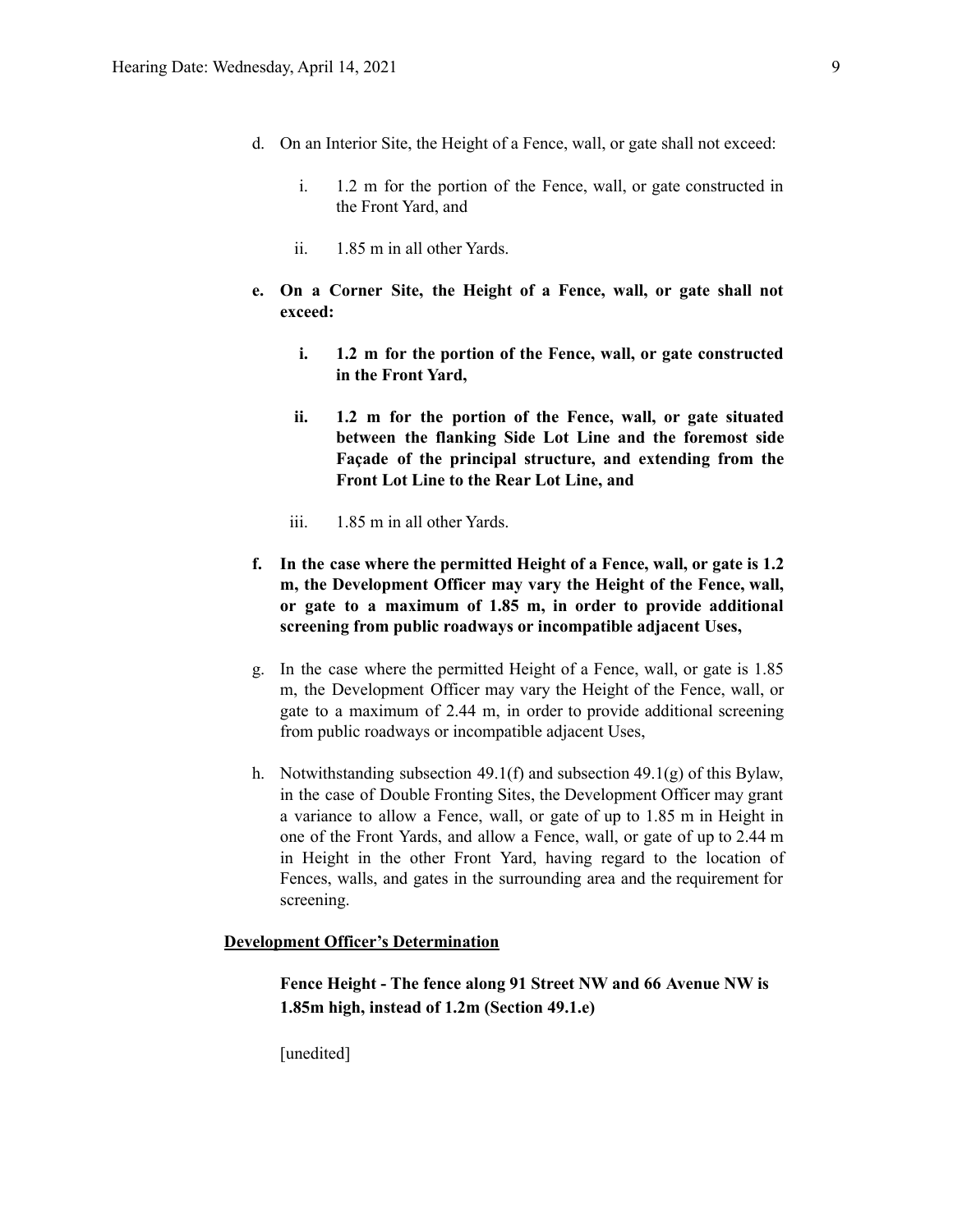## Notice to Applicant/Appellant

 $\mathcal{L}_\text{max} = \frac{1}{2} \sum_{i=1}^n \mathcal{L}_\text{max} = \frac{1}{2} \sum_{i=1}^n \mathcal{L}_\text{max} = \frac{1}{2} \sum_{i=1}^n \mathcal{L}_\text{max} = \frac{1}{2} \sum_{i=1}^n \mathcal{L}_\text{max} = \frac{1}{2} \sum_{i=1}^n \mathcal{L}_\text{max} = \frac{1}{2} \sum_{i=1}^n \mathcal{L}_\text{max} = \frac{1}{2} \sum_{i=1}^n \mathcal{L}_\text{max} = \frac{1}{2} \sum_{i=$ 

Provincial legislation requires that the Subdivision and Development Appeal Board issue its official decision in writing within fifteen days of the conclusion of the hearing.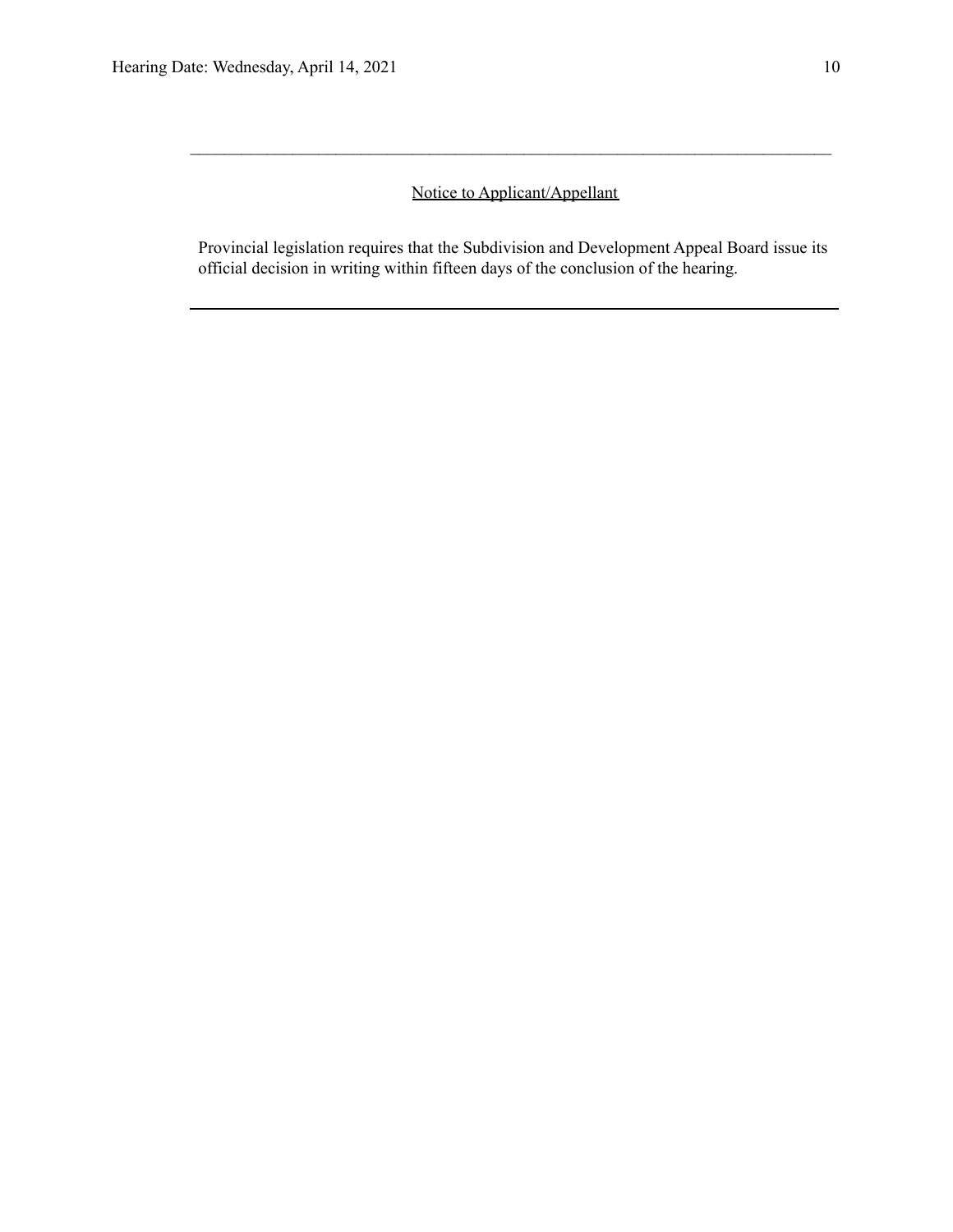| <b>Edmonton</b>                                                                                                                                                                                                                              | Project Number: 384469668-002<br><b>Application Date:</b><br>JAN 22, 2021<br>Printed:<br>February 16, 2021 at 10:37 AM<br>1 of 2<br>Page:                                                                                                                                                                                                                                                              |  |  |  |  |  |
|----------------------------------------------------------------------------------------------------------------------------------------------------------------------------------------------------------------------------------------------|--------------------------------------------------------------------------------------------------------------------------------------------------------------------------------------------------------------------------------------------------------------------------------------------------------------------------------------------------------------------------------------------------------|--|--|--|--|--|
|                                                                                                                                                                                                                                              | <b>Overheight Fence Permit</b>                                                                                                                                                                                                                                                                                                                                                                         |  |  |  |  |  |
| This document is a record of a Development Permit application, and a record of the decision for the undertaking described below, subject to<br>the limitations and conditions of this permit, of the Edmonton Zoning Bylaw 12800 as amended. |                                                                                                                                                                                                                                                                                                                                                                                                        |  |  |  |  |  |
| <b>Applicant</b>                                                                                                                                                                                                                             | Property Address(es) and Legal Description(s)<br>6516 - 91 STREET NW                                                                                                                                                                                                                                                                                                                                   |  |  |  |  |  |
|                                                                                                                                                                                                                                              | Plan 6045HW Blk 12 Lot 17                                                                                                                                                                                                                                                                                                                                                                              |  |  |  |  |  |
|                                                                                                                                                                                                                                              | Location(s) of Work                                                                                                                                                                                                                                                                                                                                                                                    |  |  |  |  |  |
|                                                                                                                                                                                                                                              | 6516 - 91 STREET NW<br>Statter:                                                                                                                                                                                                                                                                                                                                                                        |  |  |  |  |  |
|                                                                                                                                                                                                                                              | Entryway: 6516 - 91 STREET NW                                                                                                                                                                                                                                                                                                                                                                          |  |  |  |  |  |
|                                                                                                                                                                                                                                              | Building: 6516 - 91 STREET NW                                                                                                                                                                                                                                                                                                                                                                          |  |  |  |  |  |
| <b>Scope of Permit</b><br>To erect a Fence at 1.85m abutting the Front Yard along 66 Avenue NW and the Flanking Side Yard along 91 Street NW.                                                                                                |                                                                                                                                                                                                                                                                                                                                                                                                        |  |  |  |  |  |
| <b>Permit Details</b>                                                                                                                                                                                                                        |                                                                                                                                                                                                                                                                                                                                                                                                        |  |  |  |  |  |
|                                                                                                                                                                                                                                              |                                                                                                                                                                                                                                                                                                                                                                                                        |  |  |  |  |  |
| Class Of Permit: Class B<br>Stat. Plan Overlay/Annex Area: Mature Neighbourhood<br>Overlay                                                                                                                                                   | Site Area (sq. m.): 672.03                                                                                                                                                                                                                                                                                                                                                                             |  |  |  |  |  |
| <b>Development Permit Decision</b>                                                                                                                                                                                                           |                                                                                                                                                                                                                                                                                                                                                                                                        |  |  |  |  |  |
| Approved                                                                                                                                                                                                                                     |                                                                                                                                                                                                                                                                                                                                                                                                        |  |  |  |  |  |
| Issue Date: Feb 16, 2021 Development Authority: LANGILLE, BRANDON                                                                                                                                                                            |                                                                                                                                                                                                                                                                                                                                                                                                        |  |  |  |  |  |
| <b>Subject to the Following Conditions</b>                                                                                                                                                                                                   | This Development Permit is NOT valid until the Notification Period expires in accordance to Section 21 (Section 17.1).                                                                                                                                                                                                                                                                                 |  |  |  |  |  |
| Flanking Side Yard along 91 Street NW.                                                                                                                                                                                                       | This Development Permit authorizes the development of a Fence at 1.85m abutting the Front Yard along 66 Avenue NW and the                                                                                                                                                                                                                                                                              |  |  |  |  |  |
| The development shall be constructed in accordance with the stamped and approved drawings.                                                                                                                                                   |                                                                                                                                                                                                                                                                                                                                                                                                        |  |  |  |  |  |
| The fence shall be installed entirely on the subject property.                                                                                                                                                                               |                                                                                                                                                                                                                                                                                                                                                                                                        |  |  |  |  |  |
| The fence shall not impede any sightlines for vehicular or pedestrian traffic.                                                                                                                                                               |                                                                                                                                                                                                                                                                                                                                                                                                        |  |  |  |  |  |
| As far as reasonably practicable, the design and use of exterior finishing materials used shall be similar to, or better than, the<br>standard of surrounding development (Section 57.3.1).                                                  |                                                                                                                                                                                                                                                                                                                                                                                                        |  |  |  |  |  |
| Immediately upon completion of the development of the fence, the site shall be cleared of all debris.                                                                                                                                        |                                                                                                                                                                                                                                                                                                                                                                                                        |  |  |  |  |  |
| <b>ADVISEMENTS:</b>                                                                                                                                                                                                                          |                                                                                                                                                                                                                                                                                                                                                                                                        |  |  |  |  |  |
| Site (Section 5.2).                                                                                                                                                                                                                          | An approved Development Permit means that the proposed development has been reviewed against the provisions of this bylaw. It<br>does not remove obligations to conform with other legislation, bylaws or land title instruments including, but not limited to, the<br>Municipal Government Act, the Safety Codes Act or any caveats, restrictive covenants or easements that might be attached to the |  |  |  |  |  |
|                                                                                                                                                                                                                                              | Unless otherwise stated, all above references to section numbers refer to the authority under the Edmonton Zoning Bylaw 12800.                                                                                                                                                                                                                                                                         |  |  |  |  |  |
| <b>Variances</b><br>Fence Height - The fence along 91 Street NW and 66 Avenue NW is 1.85m high, instead of 1.2m (Section 49.1.e)                                                                                                             |                                                                                                                                                                                                                                                                                                                                                                                                        |  |  |  |  |  |
|                                                                                                                                                                                                                                              |                                                                                                                                                                                                                                                                                                                                                                                                        |  |  |  |  |  |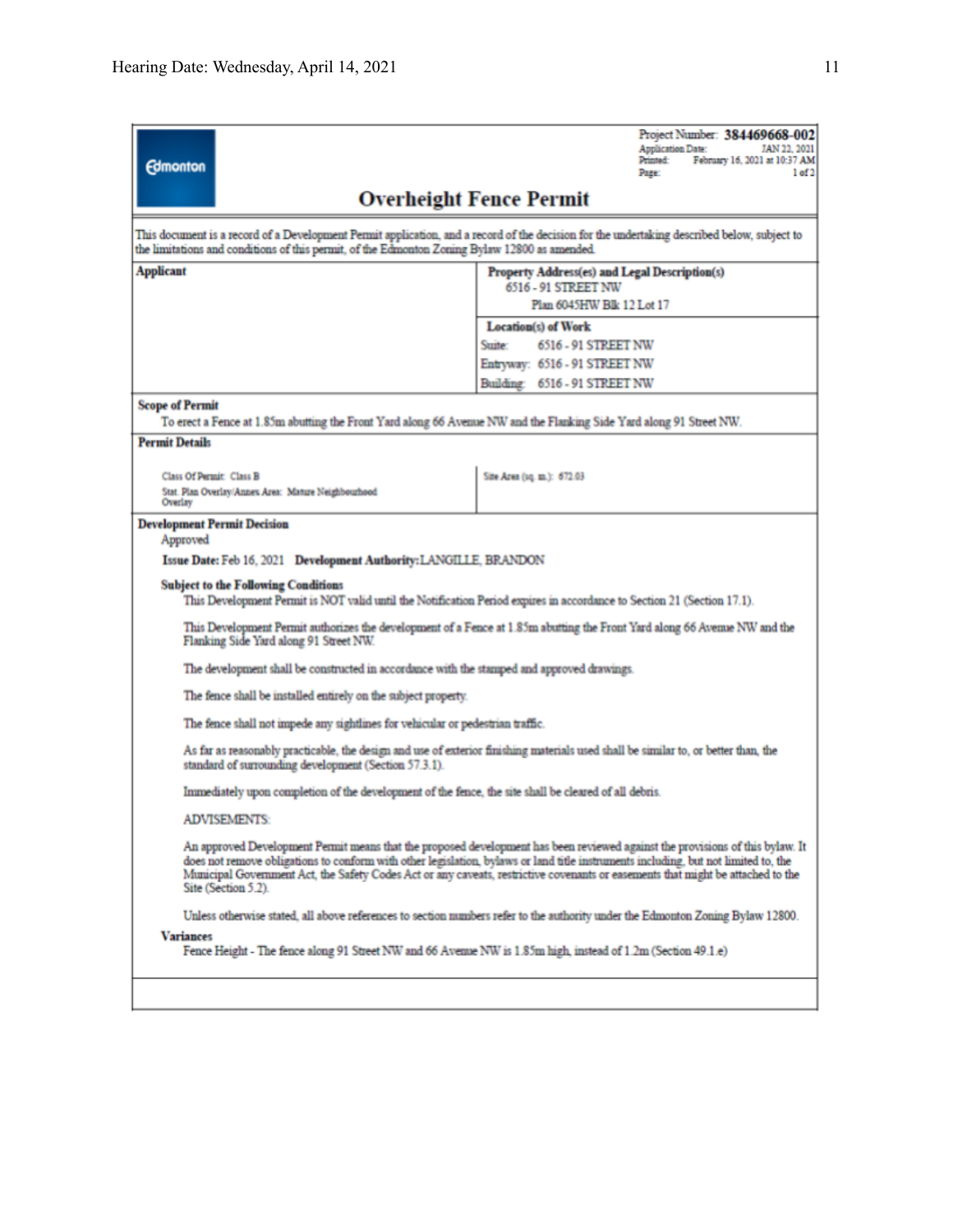| <b>Edmonton</b>                                                                                                                                                             |                   |                    |                                | <b>Application Date:</b><br>Printed:<br>Page: | Project Number: 384469668-002<br>JAN 22, 2021<br>February 16, 2021 at 10:37 AM<br>$2$ of $2$ |
|-----------------------------------------------------------------------------------------------------------------------------------------------------------------------------|-------------------|--------------------|--------------------------------|-----------------------------------------------|----------------------------------------------------------------------------------------------|
|                                                                                                                                                                             |                   |                    | <b>Overheight Fence Permit</b> |                                               |                                                                                              |
| <b>Rights of Appeal</b><br>This approval is subject to the right of appeal as outlined in Chapter 24, Section 683 through 689 of the Municipal Government<br>Amendment Act. |                   |                    |                                |                                               |                                                                                              |
| Notice Period Begins: Feb 23, 2021                                                                                                                                          |                   | Ends: Mar 16, 2021 |                                |                                               |                                                                                              |
| <b>Building Permit Decision</b><br>No decision has yet been made.                                                                                                           |                   |                    |                                |                                               |                                                                                              |
| Fees                                                                                                                                                                        |                   |                    |                                |                                               |                                                                                              |
|                                                                                                                                                                             | <b>Fee Amount</b> | <b>Amount Paid</b> | Receipt#                       | <b>Date Paid</b>                              |                                                                                              |
| <b>Development Application Fee</b>                                                                                                                                          | \$182.00          | \$182.00           | 05160707850F001                | Jan 22, 2021                                  |                                                                                              |
| <b>Existing Without Permit Dev</b><br><b>Application Penalty Fee</b>                                                                                                        | \$182.00          | \$182.00           | 06896809                       | Feb 01, 2021                                  |                                                                                              |
| <b>Total GST Amount:</b>                                                                                                                                                    | \$0.00            |                    |                                |                                               |                                                                                              |
| <b>Totals for Permit:</b>                                                                                                                                                   | \$364.00          | \$364.00           |                                |                                               |                                                                                              |
|                                                                                                                                                                             |                   |                    |                                |                                               |                                                                                              |
|                                                                                                                                                                             |                   |                    |                                |                                               |                                                                                              |
|                                                                                                                                                                             |                   |                    |                                |                                               |                                                                                              |
|                                                                                                                                                                             |                   |                    |                                |                                               |                                                                                              |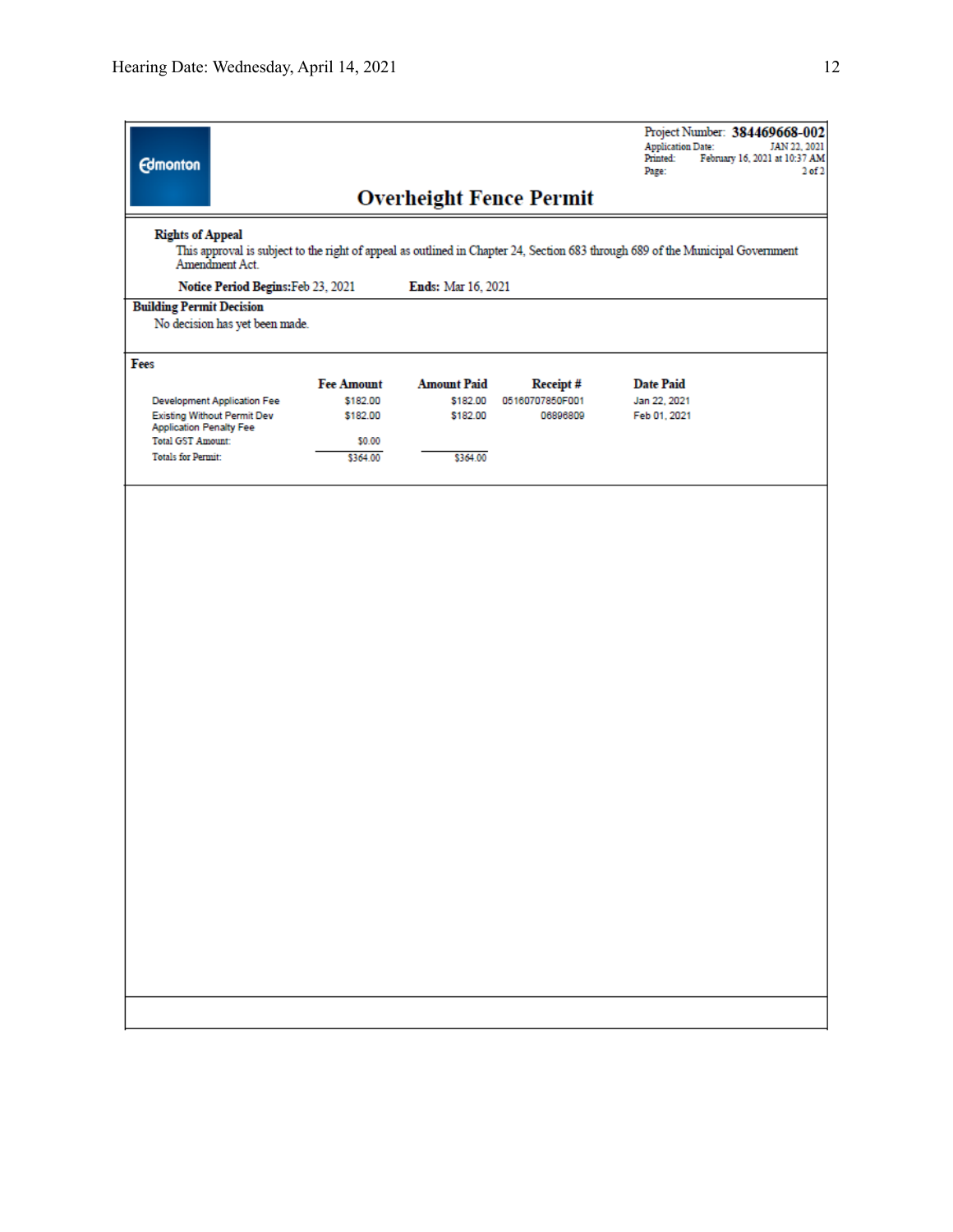

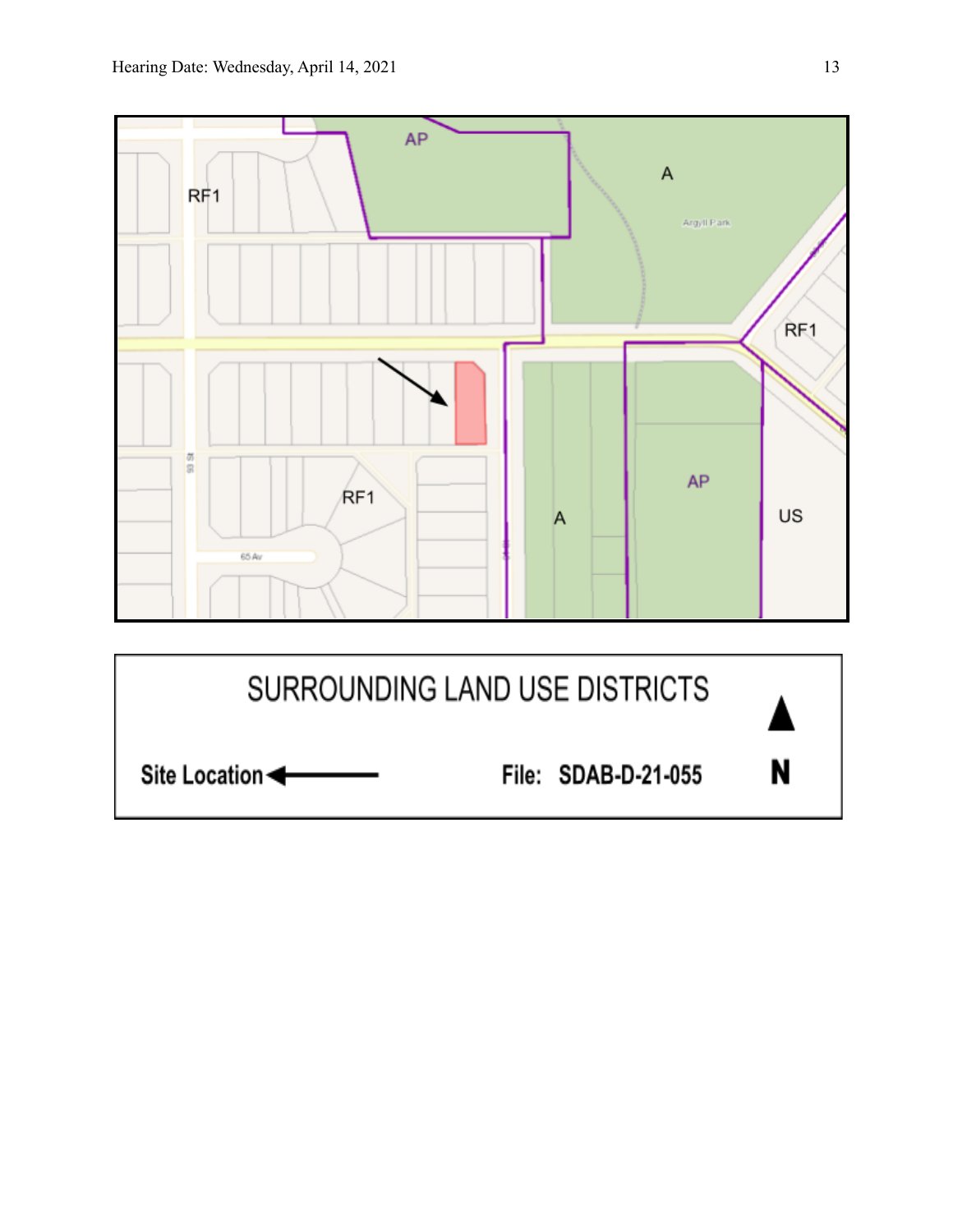| <b>APPELLANT:</b>                                |                                                                                                       |
|--------------------------------------------------|-------------------------------------------------------------------------------------------------------|
| <b>APPLICATION NO.:</b>                          | 379875196-002                                                                                         |
| <b>APPLICATION TO:</b>                           | Construct exterior alterations (Driveway<br>extension,<br>irregular shape (3.6 metres by 8.0 metres)) |
| <b>DECISION OF THE</b><br>DEVELOPMENT AUTHORITY: | Refused                                                                                               |
| <b>DECISION DATE:</b>                            | March 3, 2021                                                                                         |
| <b>DATE OF APPEAL:</b>                           | March 16, 2021                                                                                        |
| MUNICIPAL DESCRIPTION<br>OF SUBJECT PROPERTY:    | 3650 - Westcliff Way SW                                                                               |
| <b>LEGAL DESCRIPTION:</b>                        | Plan 1224748 Blk 2 Lot 165                                                                            |
| ZONE:                                            | (RSL) Residential Small Lot Zone                                                                      |
| <b>OVERLAY:</b>                                  | N/A                                                                                                   |
| STATUTORY PLAN(S):                               | Windermere Area Structure Plan<br>Windermere Neighbourhood Structure Plan                             |
|                                                  |                                                                                                       |

## AN APPEAL FROM THE DECISION OF THE DEVELOPMENT OFFICER

## *Grounds for Appeal*

The Appellant provided the following reasons for appealing the decision of the Development Authority:

> The development permit for the extension of the driveway was declined as per the response from the city for being compliant with section 54.3.3c . Section 54 states: The Front Yard of any ground level Dwelling that is not part of a Multi-Unit Project Development, or in the case of a corner Site, either the Front Yard or the flanking Side Yard, may include a maximum of one Driveway.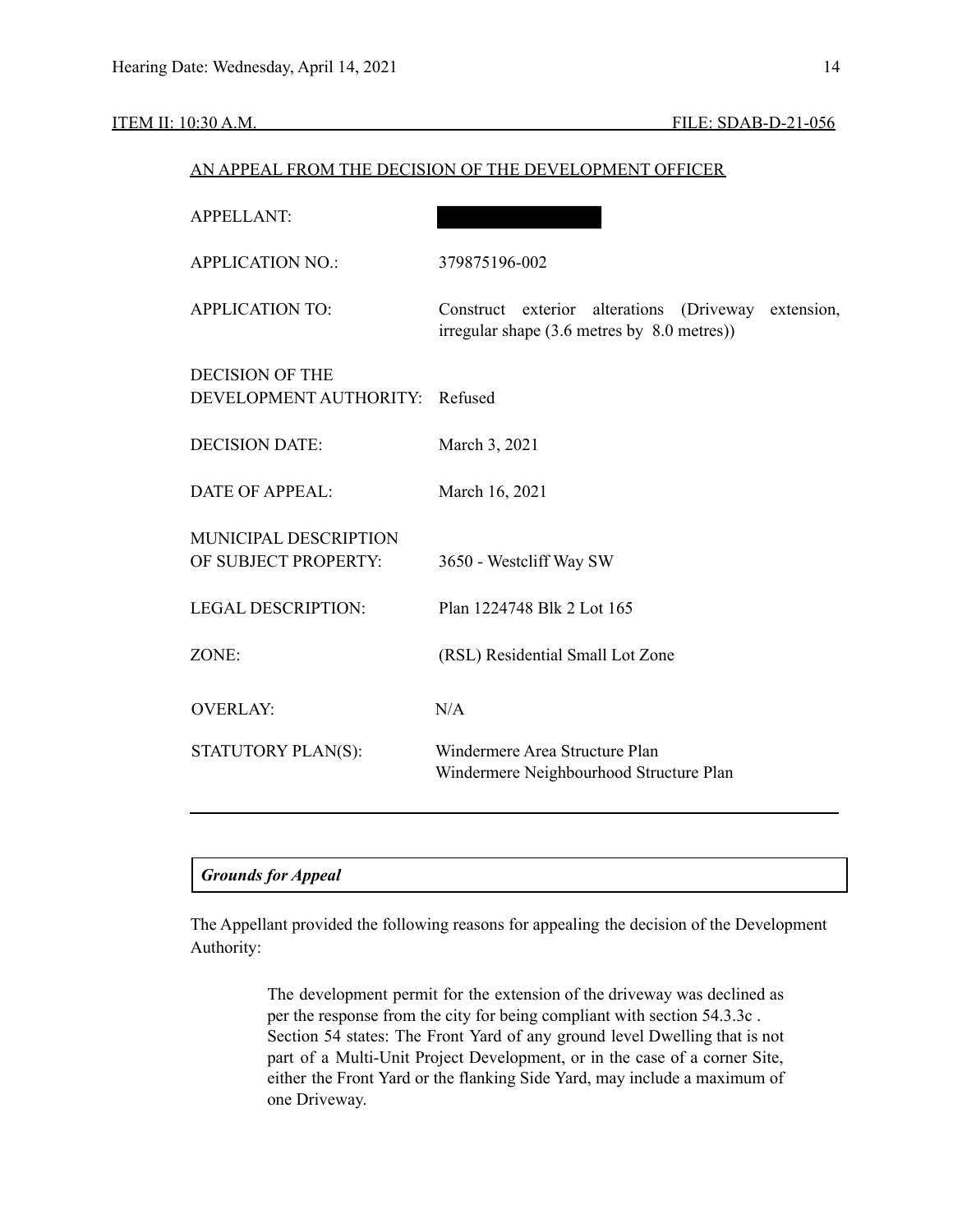The subject property is an inside cul-de-sac and therefore similar to a corner site. Because of the irregular shape of the lot, the driveway would have to accommodate the shape for a few reasons such as the approach to the garage and the sidewalk to the entry of the home. Also, because the narrow shape of the front (as it widens to the back) it limits the number of vehicles and the way the vehicles must park when guest is attending the homeowners home. So not block off the street or create any obstruction on the main road they will be forced to use the driveway.

If the garage was an L-shaped garage this section of the bylaw would not be applicable as the driveway would far exceed the multiple of 3.7m.

Beautiful landscaping of trees, shrubs and rocks will be on both sides of the driveway/sidewalk with beautiful lanterns on either side creating a beautiful site for the neighbors and area for this estate home.

## *General Matters*

## **Appeal Information:**

The *Municipal Government Act*, RSA 2000, c M-26 states the following:

## **Grounds for Appeal**

**685(1)** If a development authority

- (a) fails or refuses to issue a development permit to a person,
- (b) issues a development permit subject to conditions, or
- (c) issues an order under section 645,

the person applying for the permit or affected by the order under section 645 may appeal to the subdivision and development appeal board.

**(2)** In addition to an applicant under subsection (1), any person affected by an order, decision or development permit made or issued by a development authority may appeal to the subdivision and development appeal board.

## **Appeals**

**686(1)** A development appeal to a subdivision and development appeal board is commenced by filing a notice of the appeal, containing reasons, with the board,

- (a) in the case of an appeal made by a person referred to in section 685(1)
	- (i) with respect to an application for a development permit,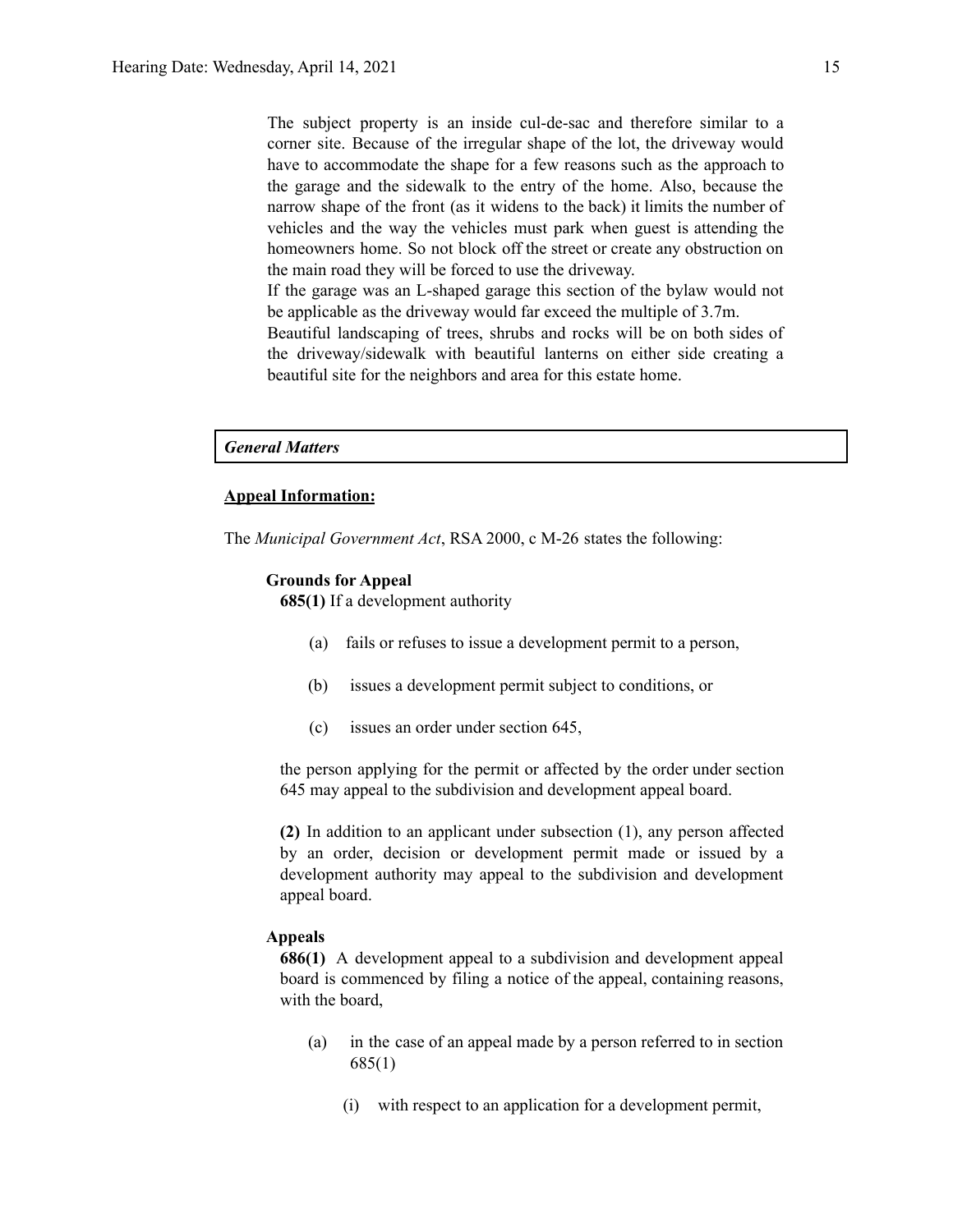- (A) within 21 days after the date on which the written decision is given under section 642, or
- (B) if no decision is made with respect to the application within the 40-day period, or within any extension of that period under section 684, within 21 days after the date the period or extension expires,
- or
- (ii) with respect to an order under section 645, within 21 days after the date on which the order is made, or
- (b) in the case of an appeal made by a person referred to in section 685(2), within 21 days after the date on which the notice of the issuance of the permit was given in accordance with the land use bylaw.

## **Hearing and Decision**

**687(3)** In determining an appeal, the subdivision and development appeal board

…

- (a.1) must comply with the land use policies;
- (a.2) subject to section 638, must comply with any applicable statutory plans;
- (a.3) subject to clause (d), must comply with any land use bylaw in effect;
- (a.4) must comply with the applicable requirements of the regulations under the *Gaming, Liquor and Cannabis Act* respecting the location of premises described in a cannabis licence and distances between those premises and other premises;
	- …
	- (c) may confirm, revoke or vary the order, decision or development permit or any condition attached to any of them or make or substitute an order, decision or permit of its own;
	- (d) may make an order or decision or issue or confirm the issue of a development permit even though the proposed development does not comply with the land use bylaw if, in its opinion,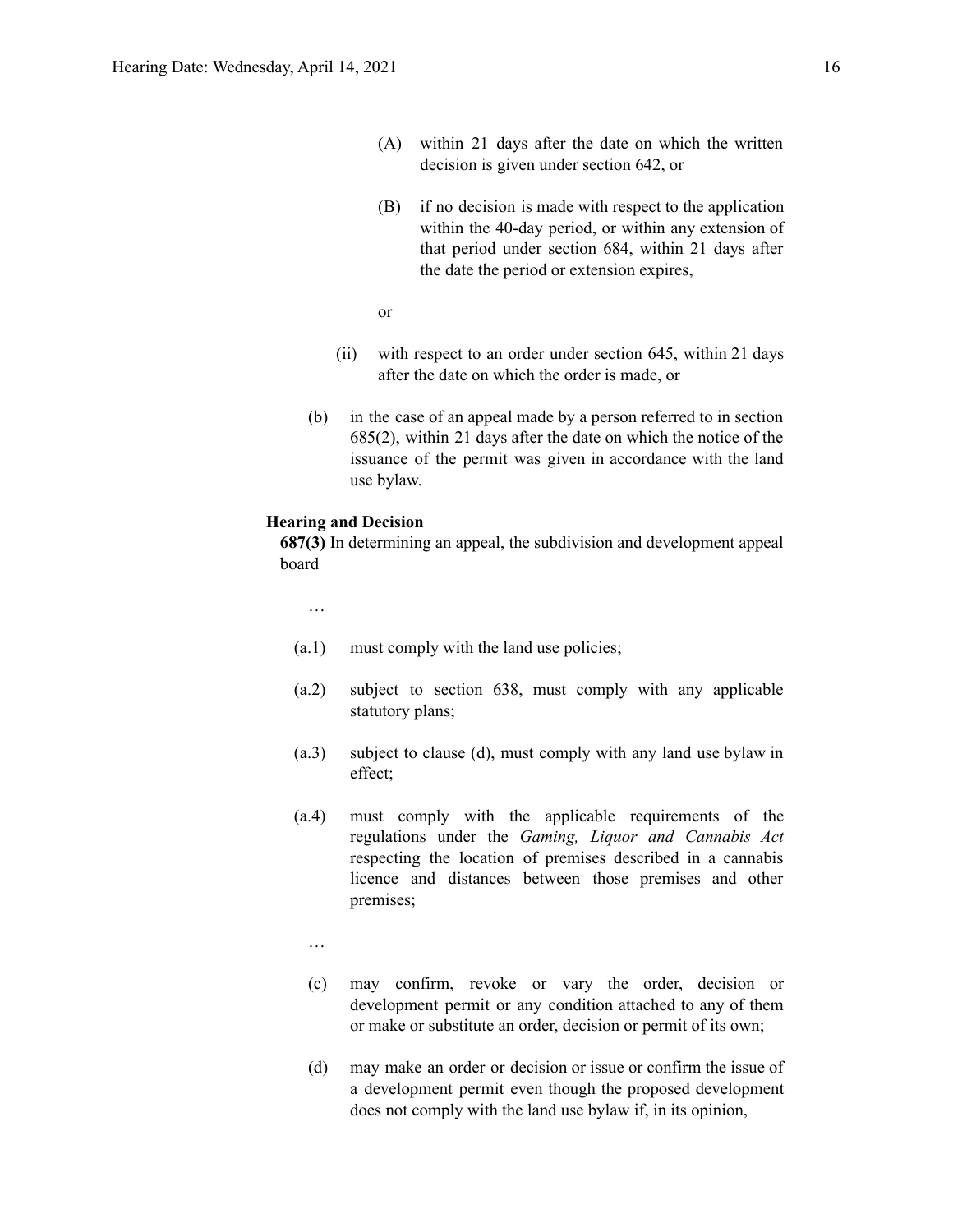- (i) the proposed development would not
	- (A) unduly interfere with the amenities of the neighbourhood, or
	- (B) materially interfere with or affect the use, enjoyment or value of neighbouring parcels of land,

and

(ii) the proposed development conforms with the use prescribed for that land or building in the land use bylaw.

## **General Provisions from the** *Edmonton Zoning Bylaw:*

## Under section 115.2(5), **Single Detached Housing** is a **Permitted Use** in the **(RSL) Residential Small Lot Zone**

Under section 6.1, **Accessory** means "when used to describe a Use or building, a Use or building naturally or normally incidental, subordinate, and devoted to the principal Use or building, and located on the same lot or Site."

Under section 6.1, **Driveway** means "an area that provides access for vehicles from a public or private roadway to a Garage or Parking Area and does not include a Walkway."

Under section 6.1, **Front Setback** means:

the distance that a development or a specified portion of it, must be set back from a Front Lot Line. A Front Setback is not a Front Yard, Amenity Space or Separation Space.

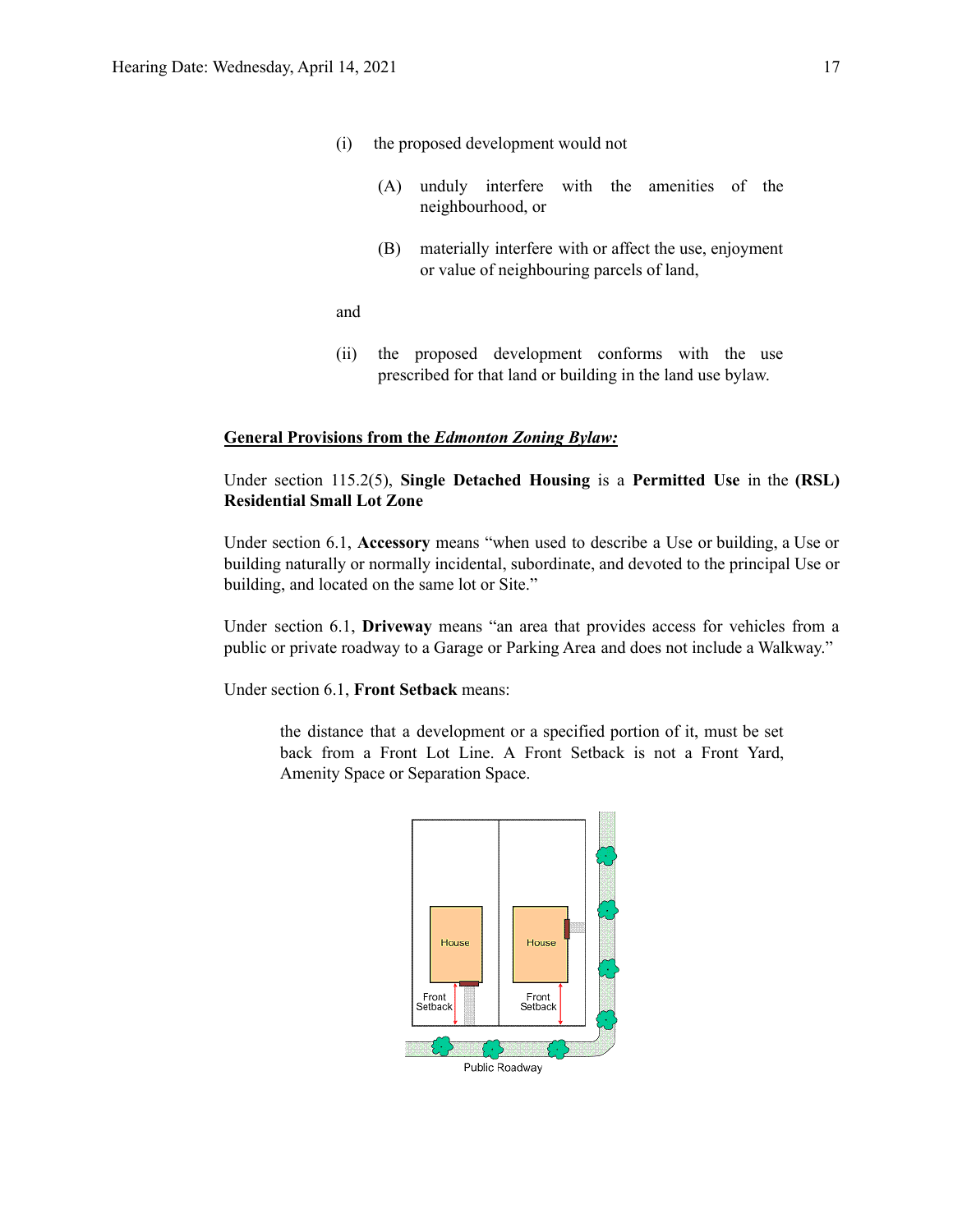Under section 6.1, **Parking Area** means "an area that is used for the parking of vehicles. A Parking Area is comprised of one or more parking spaces, and includes a parking pad, but does not include a Driveway."

Under section 6.1, **Walkway** means "a path for pedestrian circulation that cannot be used for vehicular parking."

Section 115.1 states that the **General Purpose** of the **(RSL) Residential Small Lot Zone** is "to provide for smaller lot Single Detached Housing with attached Garages in a suburban setting that provides the opportunity for the more efficient utilization of undeveloped suburban areas and includes the opportunity for Secondary Suites and Garden Suites."

### *Vehicle Parking Design for Low-density Residential*

Section 54.3(3) states:

The Front Yard of any ground level Dwelling that is not part of a Multi-Unit Project Development, or in the case of a corner Site, either the Front Yard or the flanking Side Yard, may include a maximum of one Driveway. The Driveway shall:

- a. lead directly from the roadway to the Garage or Parking Area;
- …

...

c. for a Garage or Parking Area with two or more Vehicle Parking spaces, the width of the garage or parking area or the number of side-by-side Vehicle Parking spaces multiplied by 3.7m; whichever is less; and

### **Development Officer's Determination**

**The Driveway shall lead directly from the roadway to the Garage or Parking Area (Section 54.3.3.a).**

**Proposed: The proposed Driveway extension does not lead directly to the Garage.**

**The Driveway shall be the width of the garage or the number of side-by-side Vehicle Parking spaces multiplied by 3.7m; whichever is less. (Section 54.3.3.c) Proposed: 13.97m**

**Exceeds by: 2.87m.**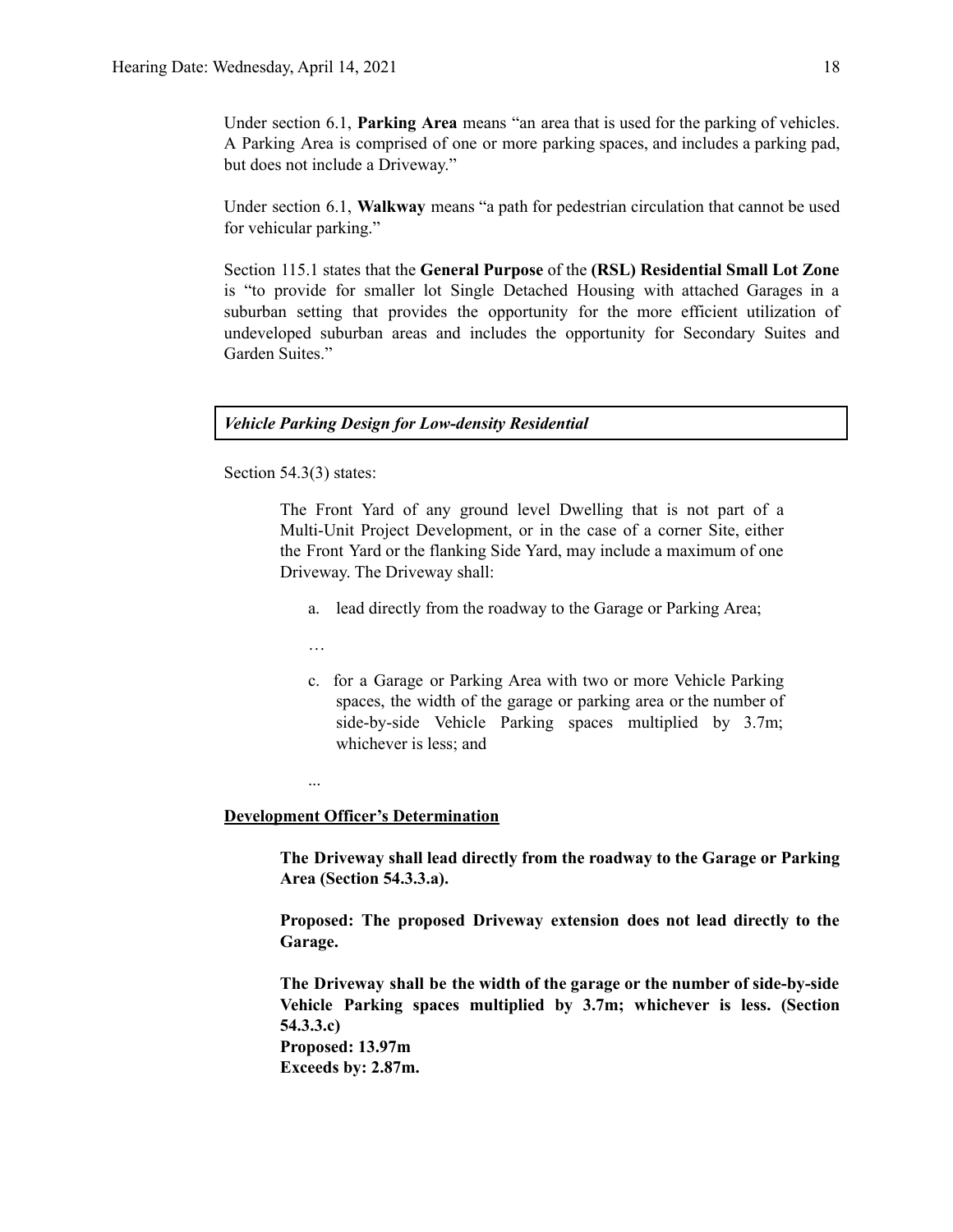## Notice to Applicant/Appellant

 $\mathcal{L}_\text{max} = \frac{1}{2} \sum_{i=1}^n \mathcal{L}_\text{max} = \frac{1}{2} \sum_{i=1}^n \mathcal{L}_\text{max} = \frac{1}{2} \sum_{i=1}^n \mathcal{L}_\text{max} = \frac{1}{2} \sum_{i=1}^n \mathcal{L}_\text{max} = \frac{1}{2} \sum_{i=1}^n \mathcal{L}_\text{max} = \frac{1}{2} \sum_{i=1}^n \mathcal{L}_\text{max} = \frac{1}{2} \sum_{i=1}^n \mathcal{L}_\text{max} = \frac{1}{2} \sum_{i=$ 

Provincial legislation requires that the Subdivision and Development Appeal Board issue its official decision in writing within fifteen days of the conclusion of the hearing.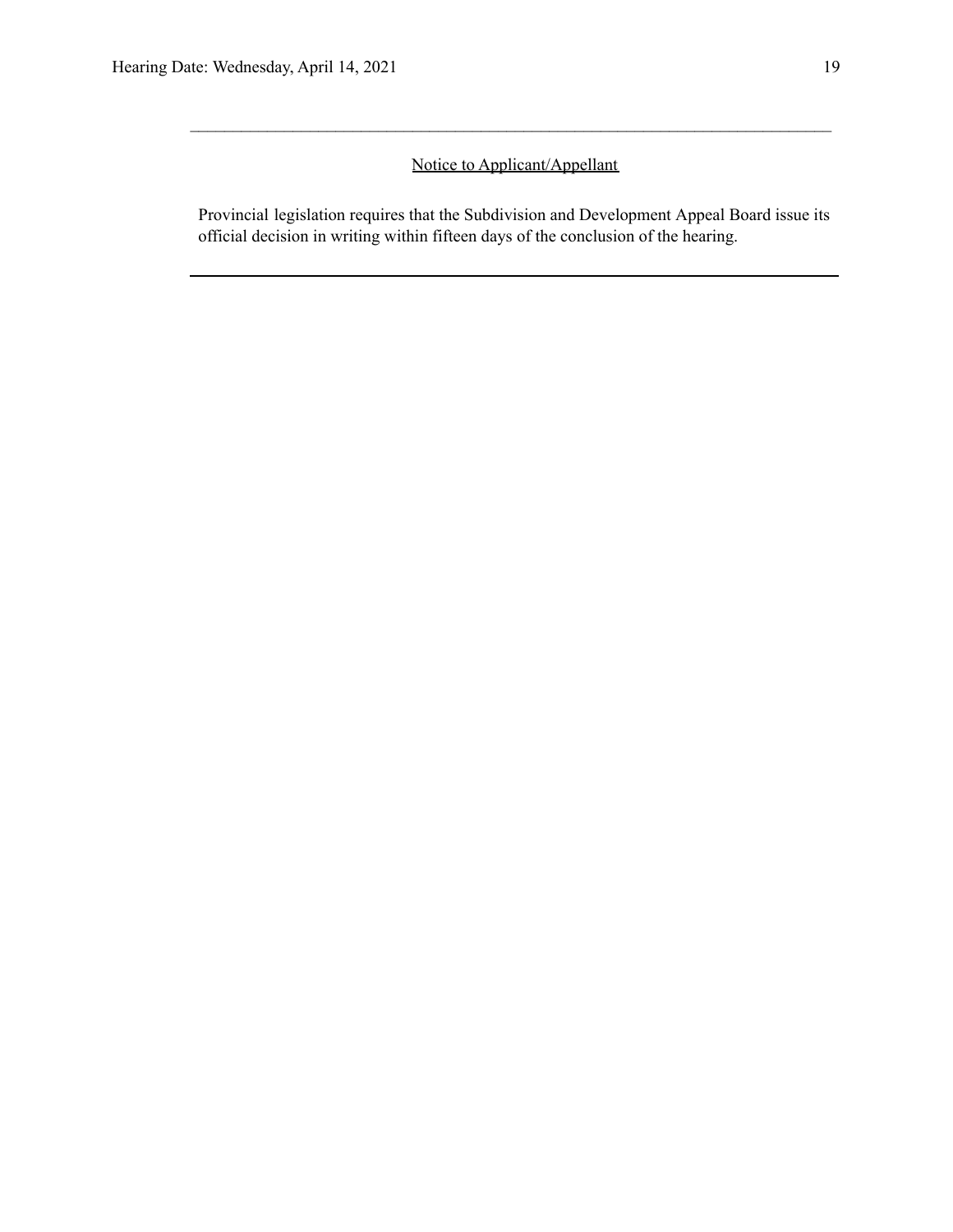| <b>Edmonton</b><br>This document is a Development Permit Decision for the development application described below.<br><b>Applicant</b>                                                                                                                                                                                                                                                                                                                                                                                                                                                                                                                                                                                                                                                                                                         |                                                     | <b>Application for</b>         | <b>Driveway Extension Permit</b><br>3650 - WESTCLIFF WAY SW | Project Number: 379875196-002<br>Application Date:<br>DEC 02, 2020<br>March 3, 2021 at 3:08 PM<br>Printed:<br>$1$ of $1$<br>Page:<br>Property Address(es) and Legal Description(s)<br>Plan 1224748 Blk 2 Lot 165 |  |  |
|------------------------------------------------------------------------------------------------------------------------------------------------------------------------------------------------------------------------------------------------------------------------------------------------------------------------------------------------------------------------------------------------------------------------------------------------------------------------------------------------------------------------------------------------------------------------------------------------------------------------------------------------------------------------------------------------------------------------------------------------------------------------------------------------------------------------------------------------|-----------------------------------------------------|--------------------------------|-------------------------------------------------------------|------------------------------------------------------------------------------------------------------------------------------------------------------------------------------------------------------------------|--|--|
| <b>Scope of Application</b><br>To construct exterior alterations (Driveway extension, irregular shape (3.6m x 8.0m)).<br><b>Permit Details</b>                                                                                                                                                                                                                                                                                                                                                                                                                                                                                                                                                                                                                                                                                                 |                                                     |                                |                                                             |                                                                                                                                                                                                                  |  |  |
| <b>Class Of Permit</b><br>Stat. Plan Overlay/Annex Area:                                                                                                                                                                                                                                                                                                                                                                                                                                                                                                                                                                                                                                                                                                                                                                                       |                                                     |                                | Site Area (1q. m.): \$44.95                                 |                                                                                                                                                                                                                  |  |  |
| <b>Development Application Decision</b><br>Refused<br>Issue Date: Mar 03, 2021 Development Authority: BERNUY, MICHELLE<br><b>Reason for Refusal</b><br>The Driveway shall lead directly from the roadway to the Garage or Parking Area (Section 54.3.3.a).<br>Proposed: The proposed Driveway extension does not lead directly to the Garage.<br>The Driveway shall be the width of the garage or the number of side-by-side Vehicle Parking spaces multiplied by 3.7m; whichever<br>is less. (Section $54.3.3.c$ )<br>Proposed: 13.97m<br>Exceeds by: 2.87m.<br><b>Rights of Appeal</b><br>The Applicant has the right of appeal within 21 days after the date on which the decision is made, as outlined in Section 683<br>through 689 of the Municipal Government Act.<br><b>Building Permit Decision</b><br>No decision has yet been made. |                                                     |                                |                                                             |                                                                                                                                                                                                                  |  |  |
| Fees<br><b>Development Application Fee</b><br><b>Total GST Amount:</b><br>Totals for Permit:                                                                                                                                                                                                                                                                                                                                                                                                                                                                                                                                                                                                                                                                                                                                                   | <b>Fee Amount</b><br>\$176.00<br>\$0.00<br>\$176.00 | <b>Amount Paid</b><br>\$176.00 | Receipt #<br>\$176.00 03215205386/0010                      | <b>Date Paid</b><br>Dec 02, 2020                                                                                                                                                                                 |  |  |
|                                                                                                                                                                                                                                                                                                                                                                                                                                                                                                                                                                                                                                                                                                                                                                                                                                                |                                                     | <b>THIS IS NOT A PERMIT</b>    |                                                             |                                                                                                                                                                                                                  |  |  |